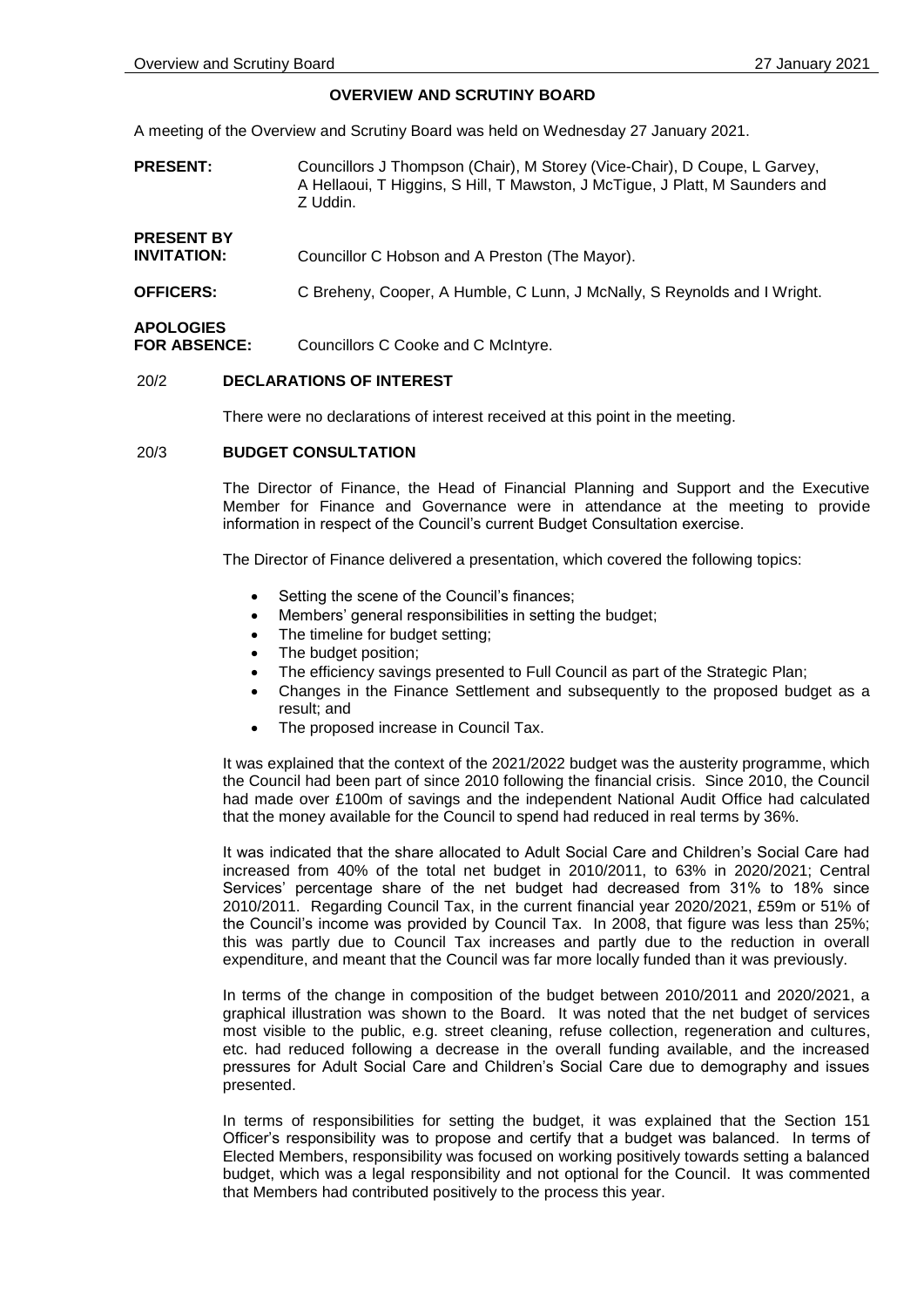Regarding the budget setting timeline, the legal cut-off point for setting the budget was 11 March 2021. At present, the consultation phase of the process was being undertaken, with consultation closing on 31 January 2021. To date, over 300 responses had been received from the public to the budget consultation and the strategic priorities consultation, which would be factored in alongside feedback from this meeting and from other Member engagements. Following consideration, the budget report would be submitted to Executive on 16 February 2021 for endorsement, and then subsequently to Council on the 24 February 2021 for approval. A holding date for a potential second Council meeting for approval of the budget had been set for 5 March 2021, if required.

Regarding the estimated budget gap, the current circumstances in which the Council operated were unprecedented. However, although the COVID-19 pandemic had left the Council in a state of uncertainty in terms of operations in 2021/2022, which was reflected in the ability to plan expenditure and recognise what a balanced budget would look like, it was felt that Central Government (the Ministry of Housing, Communities and Local Government in particular) had listened to the Council and the sector, and provided emergency funding for the Council to react to the situation during the current financial year, which was highly welcomed.

It was explained that, when setting the budget for 2021/2022, consideration needed to be given towards the potential on-going impact of COVID-19, and ensuring that sufficient provision was available. Based on an assessment of a range of factors, as detailed in the Strategic Plan report submitted to Full Council in December 2020, it was determined that additional budget savings and/or increases in Council Tax of £3.011m would be required in 2021/2022.

Details were provided in respect of the approach that would be undertaken to meet the budget gap. The additional savings requirement assumed all existing savings for The additional savings requirement assumed all existing savings proposals for 2021/2022, totalling £1.568m (which included fortnightly waste collection), would be achieved. To meet the budget gap, Executive were endorsing proposed additional budget efficiency savings of £1.9m for 2021/2022 (as detailed in Appendix 1 of the submitted report). These were all considered to have minimal or no effect on frontline service delivery levels. Alongside this, it was proposed that Council Tax be increased by 3.99% for 2021/2022. This was an increase from the previous assumption of a 1.99% increase, and would produce a further £1.1m of income above that previously assumed.

The £1.9m of budget efficiency savings proposals for 2021/2022 were outlined to the Board. Amongst the proposals, £300,000 for Section 31 grant income and £700,000 for reduced budget requirement for Capital Finance were highlighted, which provided the majority of the savings. With regards to Capital Financing, historically low interest rates permitted refinancing of debt, which meant that it was less expensive for the Council to repay that debt than first assumed. The Section 31 Business Rates grant was increased grant received from Central Government to off-set reliefs provided to businesses. A further key point was that, although there were staff reductions associated with some of the savings proposals, none of those represented compulsory redundancies; vacant posts would be deleted from the structure.

It was explained that the day following submission of the proposed budget report to Full Council, the Provisional Settlement for 2021/2022 was received from Central Government, which changed the assumptions slightly. The Settlement was marginally better than the previous Medium Term Financial Plan (MTFP) assumptions, with the key changes being as follows:

- To reflect the continued direct impact of the pandemic, there was an additional COVID-19 Support General Grant allocation of £5.3m to cover the period up to 30 June 2021. The Sales, Fees and Charges scheme had also been extended to cover the same period;
- The Social Care Grant had been increased by £1.5m from the 2020/2021 figure;
- A new 'one off' Lower Tier Services Grant had been introduced for 2021/2022 only, with a value of £0.3m;
- Due to enhanced difficulties in collecting Council Tax and Business Rates, 75% support was put in place for Collection Fund deficits due to reductions in the base in 2020/2021 and a Grant for Council Tax Support of £2.6m was put in place for 2021/2022; and
- Council Tax increase limits were set at a 2% General Council Tax Limit for 2021/2022;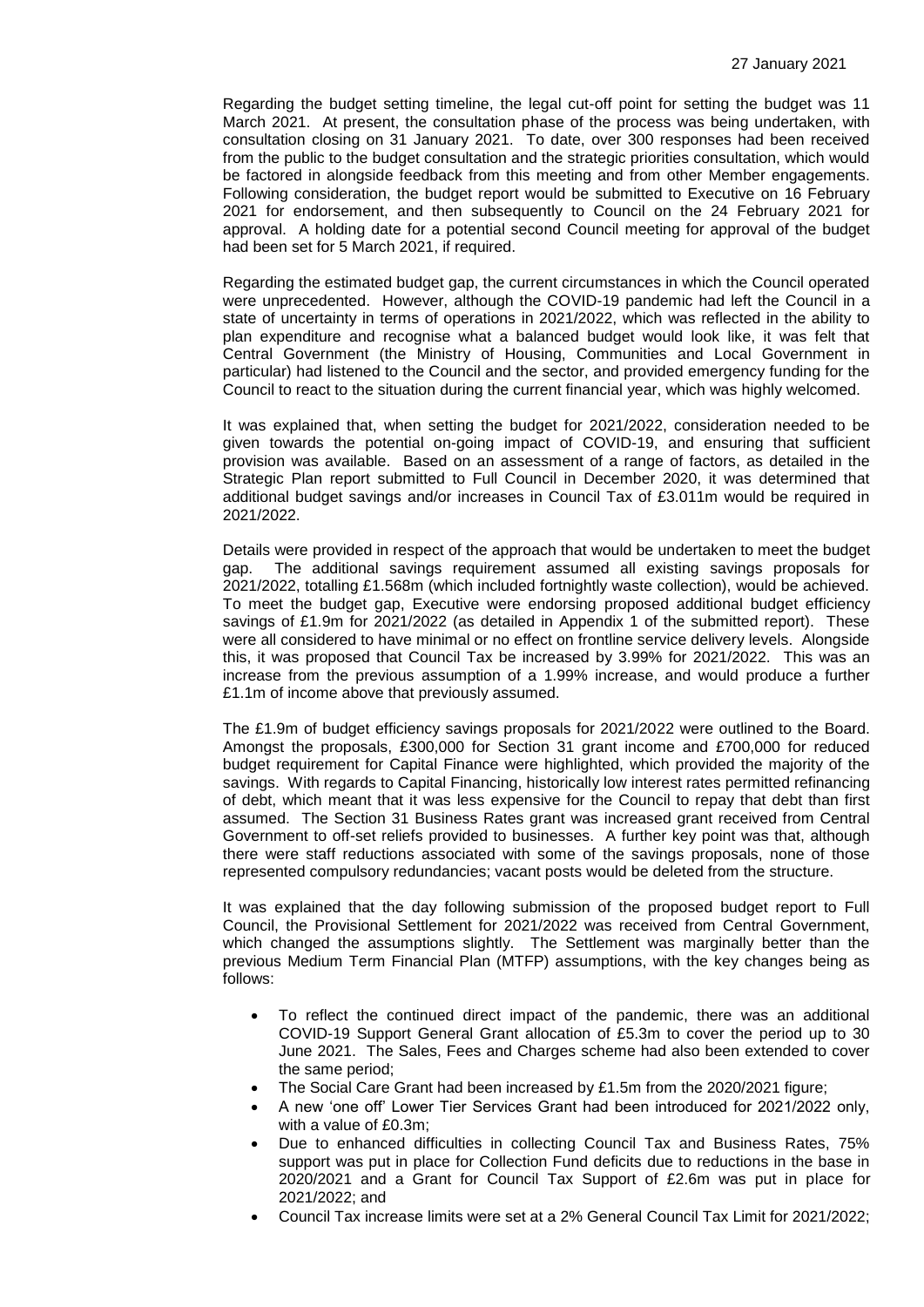and a 3% Adult Social Care Precept which could be applied in either 2021/2022 or 2022/2023.

It was indicated that, for both the sector and for Middlesbrough Council, if there was a 5% increase in expenditure available to Local Government, 4% of that increase would come as a result of the Local Authority being permitted to increase Council Tax (therefore essentially raising more funds from local residents; not receiving additional funds from the Exchequer).

In terms of COVID-19 support, there would be increased costs in the new financial year; however, it was unclear at present as to what these would be. It was felt prudent to not assume that the £5.3m would leave the Council net better off. In terms of the £3m provision for the recovery period for COVID-19, this remained valid and was still required because it was concerned with the recovery period for COVID-19, irrespective of when activities to support the town, businesses and people were carried out. This positioned the Council £1.8m net better off than previously assumed in the MTFP (before receipt of the Finance Settlement from Central Government).

Details regarding the proposed changes to the 2021/2022 budget were provided to Members. It was explained that the improved funding for the period had afforded the Council increased flexibility; it was proposed that this be utilised as follows:

- The assumption was that increased COVID-19 funding would be required to meet additional costs due to the prolonged nature of the pandemic;
- Cancel the proposed move to fortnightly refuse collections, which removed a saving of £396,000;
- The saving taken from the Capital Financing Budget of £700,000 would be reduced by £500,000 to provide for adequate maintenance of Council assets and delayed/reduced Capital Receipts (reference was made to recent focus upon the Transporter Bridge in relation to this);
- There would be an increase in the minimum proposed level of General Reserves from £9.4m to £11.0m to cover additional COVID-19 risks;
- Reduce the proposed Council Tax increase from 3.99% to 2.75%. A reduction in income of £688,000, which would be made up of a 1.99% General Council Tax increase and 0.75% Adult Social Care Precept. This approach meant that the Council would retain 2.25% of Adult Social Care Precept to use in 2022/2023, if required. This had not been assumed in the MTFP, which still assumed a 1.99% increase in 2022/2023.

Members were provided with information regarding the determination of the minimum level of reserves. A review of the proposed levels had been carried out as part of the Council's budget report in February 2021, using established Chartered Institute of Public Finance Accountancy (CIPFA) criteria on the basis of several risk factors, as follows:

- Inflation;
- Demand-led pressures (mainly Adult Social Care and Children's Social Care, generally the latter in Middlesbrough);
- Efficiency savings;
- Local Government finances;
- General economic climate (half of the Business Rates paid in the current year were funded by Government grants); and
- COVID-19 continuing effect.

This activity provided a range of between £6.6m and £15.3m, with a mid-point of £11m; the Director of Finance would be recommending that the minimum level of reserves be set at £11m for 2021/2022. It was explained that this was reviewed annually, and therefore if the Council was in a more stable position next year, that money could potentially be reduced and utilised to support services.

The impact of a 2.75% Council Tax increase, by Band, was illustrated to Members. This was based on the Council element only, and excluded Parish Councils, the Cleveland Fire Authority Precept and the Cleveland Police Precept, which was set by each individually. As a supplementary note, the majority of properties in Middlesbrough were Band A; the overwhelming majority were Band A and Band B, which affected the Council's income from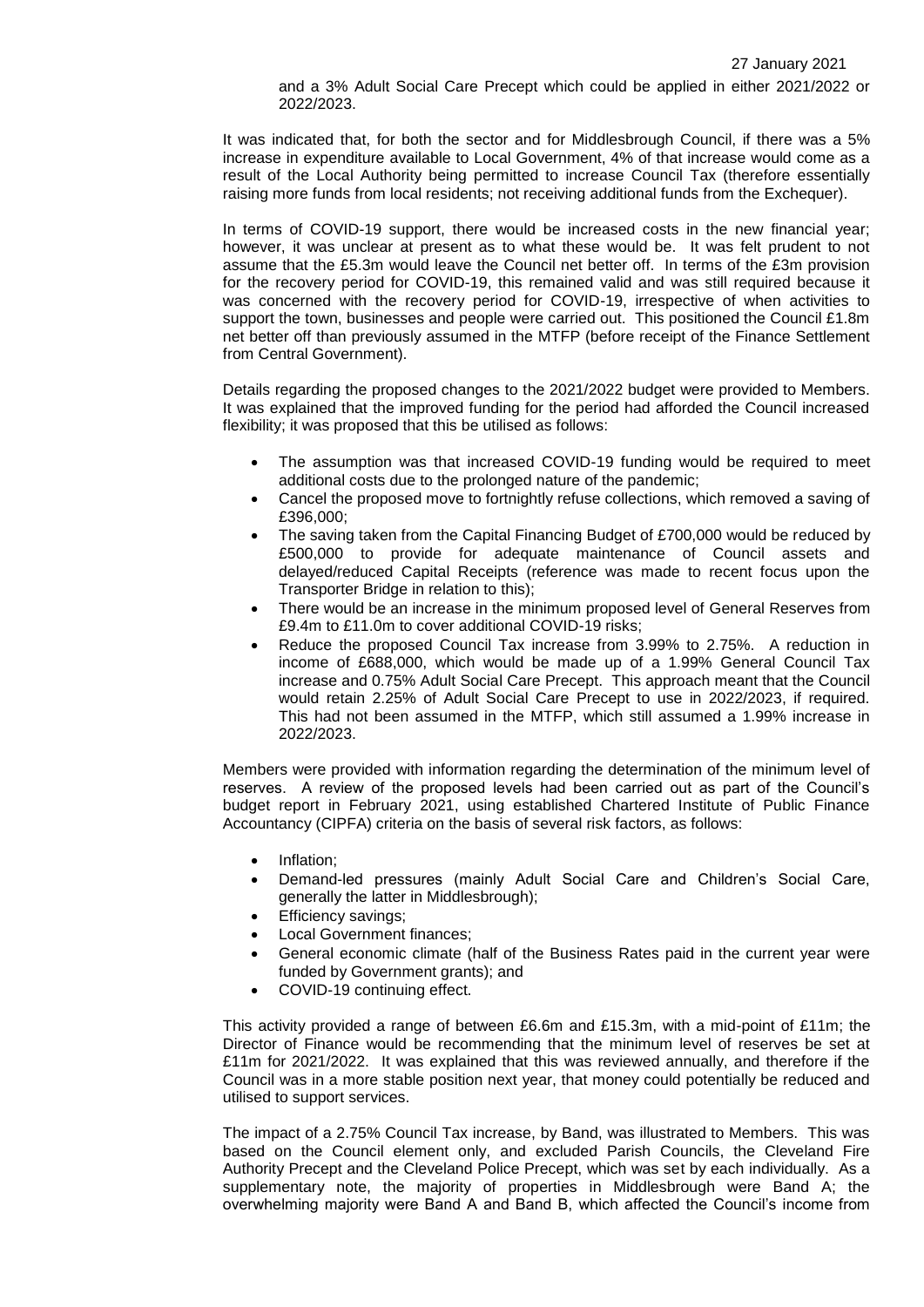Council Tax. Further, less than half of the Council Tax payers in Middlesbrough paid the full amount of Council Tax, with over half being eligible for discounts including Single Person Discount and disabled banding reduction.

Following the presentation, the Executive Member for Finance and Governance thanked the Finance Team for all of the hard work undertaken.

Members of the Board were afforded the opportunity to ask questions.

A Member referred to Adult Social Care and Children's Social Care and queried the point at which demand-led pressures and increased expenditure would become a significant issue for the Local Authority. In response, the Director of Finance indicated that if Children's Social Care in particular was to continue on the same trend as it had up to last year, problems with sustainability would present within a decade. To stop increased spending on Children's Social Care, it had been recognised that an improvement in the quality of practice and outcomes for children in Middlesbrough would automatically result in less expensive interventions. Reference was made to the Quarter Two and Quarter Three budget outturn results, where it was being seen, for the first-time, that fewer children were being looked after by Middlesbrough on a sustained basis, and that the placement costs for these children were also reducing. This was not an efficiency, but was about children not reaching the point where they required the most expensive interventions. If this trajectory could continue, it would allow for financial sustainability going forward. As at 26 January 2021, the number of children in residential placement was 65, which was reflective of the position a couple of years prior (before it had risen to 80).

A Member made reference to Council employees and queried the position in respect of redundancies. In response, the Director of Finance clarified that there may be some voluntary redundancies, but no compulsory redundancies.

A Member made reference to the determination of the minimum level of reserves and, in terms of comparability with other Local Authorities, queried whether it was standard practice to select the mid-range point. In response, the Director of Finance indicated that this was not always the case because different Local Authorities selected different approaches; some may create specific reserves for certain matters. It was explained that the mid-point was selected because it was envisaged that not all of the risk factors would occur simultaneously or within the same year; the minimum level was essentially worst-case scenario. It was a professional judgment call, to which the mid-point felt most appropriate in the current situation.

A Member made reference to Council Tax collection rates and queried Middlesbrough's current position in terms of arrears. In response, the Director of Finance advised that the figures could be obtained. It was explained that these could be quite significant as they covered a number of years, and non-payment in 2020/2021 had, to date, been higher than it ever had been previously. The Executive Member for Finance and Governance advised that, due to COVID-19, all Councils were experiencing higher levels of non-payment than in previous years, and this was not applicable solely to Middlesbrough. Reference was made to the significant work and varying initiatives being undertaken to support residents. The increase figure had been kept to the minimum that it possibly could; initially projected at 3.99%, this had been reduced down to 2.75% to help residents in all areas across the town, including Marton and Nunthorpe where, for the first time, some residents had been unable to pay.

A Member referred to the 2.75% Council Tax increase and queried whether this included the Cleveland Police Precept. In response, the Executive Member for Finance and Governance advised that this referred only to the Council Tax element; the Cleveland Police Precept and the Cleveland Fire Authority Precept would be additional.

A Member referred to additional powers afforded by the Government to collect outstanding Council Tax and requested elaboration on that point. In response, the Director of Finance clarified that the Government was providing additional support, as opposed to powers, for Council Tax collection, which meant that Government would share the burden. It was highlighted that, for the vast majority of the current financial year, the Court system had not been open to pursue Council Tax debt. In 2019/2020, 30% of Council Tax payers in Middlesbrough did not start paying until they had received a Court Summons. Collecting Council Tax in an area such as Middlesbrough was challenging and all available levers did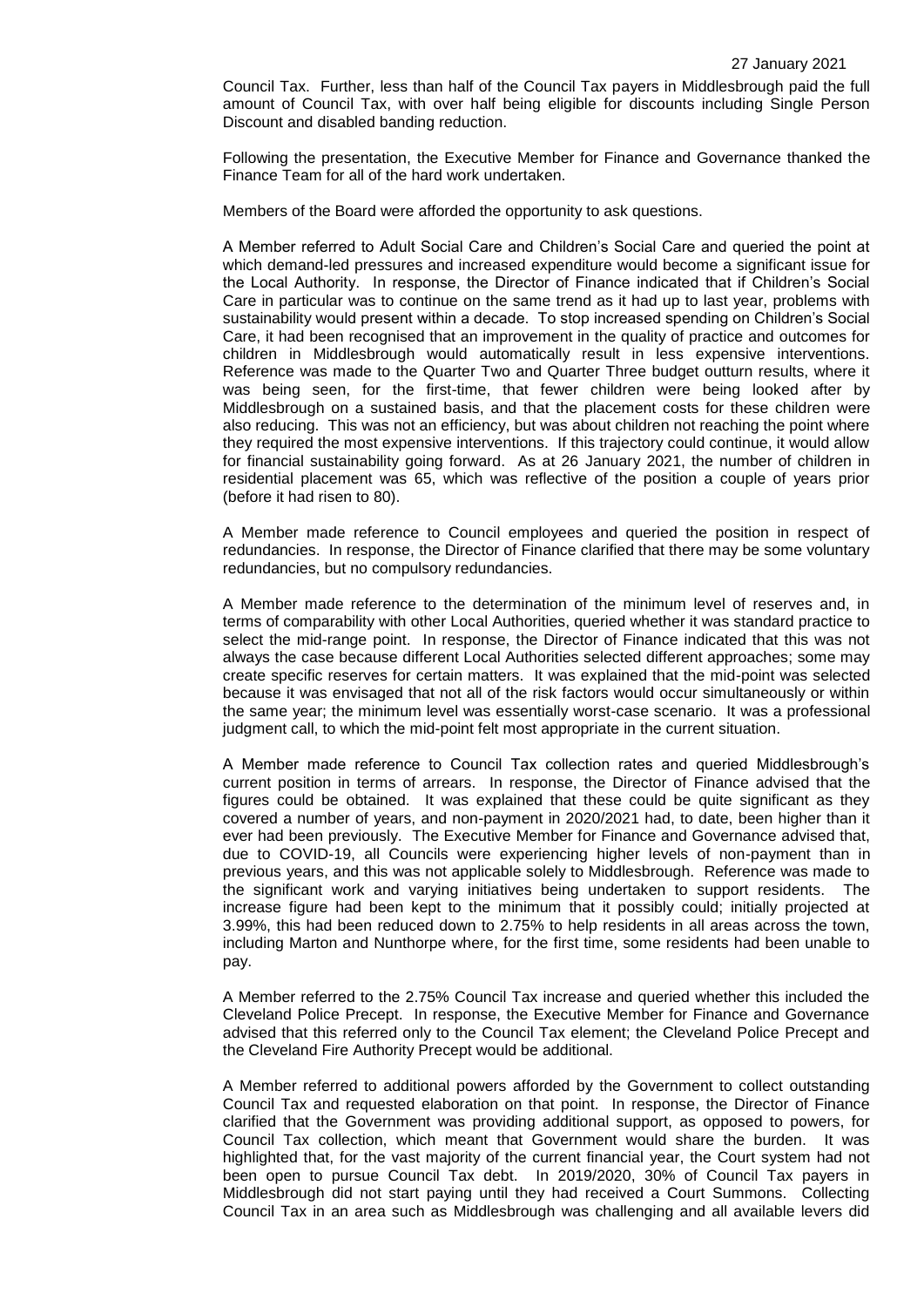need to be utilised before some people would start paying. Not having those available this year had impacted significantly.

A Member commented on the number of people in the town paying full Council Tax, which would reduce further if the amounts were increased. In response, the Director of Finance advised that, in the current year, there had been an increase in working age claimants for local Council Tax support because of their circumstances. There were 2300 households in Council Tax arrears that had not been previously, and all were not eligible for benefit, etc., but were in reduced financial circumstances than they had been in previous years. There had been an impact from that, which had been factored into the budget setting for a lower Council Tax collection rate than in previous years.

A Member queried how Middlesbrough compared to neighbouring Local Authorities in terms of the amount of people claiming Council Tax support, whether that figure had increased due to the economic impact of COVID-19 and, if so, what activities were being undertaken to provide support. In response, the Director of Finance explained that the base for Middlesbrough's level of Council Tax support claimants was one of the highest in the country. Over the course of the pandemic, Middlesbrough had seen a smaller increase in claimants than in comparison to neighbouring Authorities with a lower base. Middlesbrough had seen an increase in working age claimants, but a concurrent decrease in older people claimants; the net increase in Middlesbrough was a couple of percent, whereas in core cities, for example, this could have been 10%, 12% or 15%. The national average for Local Council Tax Support claimants was circa. 8%-9%. In terms of support provision, reference was made to the Council's 'Stop the Knock' policy, which was being implemented despite the significant pressures on Revenues and Benefits staff in respect of COVID-19 support and business support. Work was on-going to ensure that people received advice and support, and accessed all eligible provisions, with mention being made of Local Council Tax Support and Free School Meals support.

A Member commented that Council Tax increases were necessary in order to fill a Government funding gap. Reference was made to the current financial position, the Local Government Finance Settlement, the removal of proposed fortnightly residual waste collections, and the Council Tax increase reduction from 3.99% to 2.75%. In response to a query regarding the decisions taken around residual waste collections and the Council Tax increase amount, the Director of Finance indicated that if the financial circumstances were significantly worse in 2022/2023, those two elements could be reviewed. The key uncertainty in the MTFP concerned the level of financial support from the Government and what this would be in future years. The assumption had been made that this would remain on a cash basis as it was for 2021/2022, but it was felt unreasonable to expect the Government to provide that information now. Therefore, prudent assumptions were being made so as to avoid any unnecessary service/budget cuts.

A Member referred to the Adult Social Care Precept and queried the flexibility of this to spend on other priorities, should it be required. In response, the Director of Finance explained that the MTFP already assumed increased costs in Adult Social Care; the big driver in Adult Social Care at present was the National Living Wage, which the Government had increased by more than inflation for a number of years. A large proportion of staff in the private care sector that the Council commissioned received the National Living Wage, and therefore if their wages increased by 5%, that would be reflected in the bills that the Council paid for domestic care, domiciliary care, etc. Those increases were assumed in the MTFP; additional costs in Adult Social Care could be attached to the precept, and therefore that could be utilised to close the budget gap in future years.

The Mayor thanked the Director of Finance and the team for all of the work undertaken. It was felt that the pandemic would last longer than expected, but the Council would be in better financial shape afterwards than first initially felt. The Chair supported this, and thanked the officers for their attendance and contributions to the meeting.

**AGREED** that the information provided be noted, and the agreed action be undertaken.